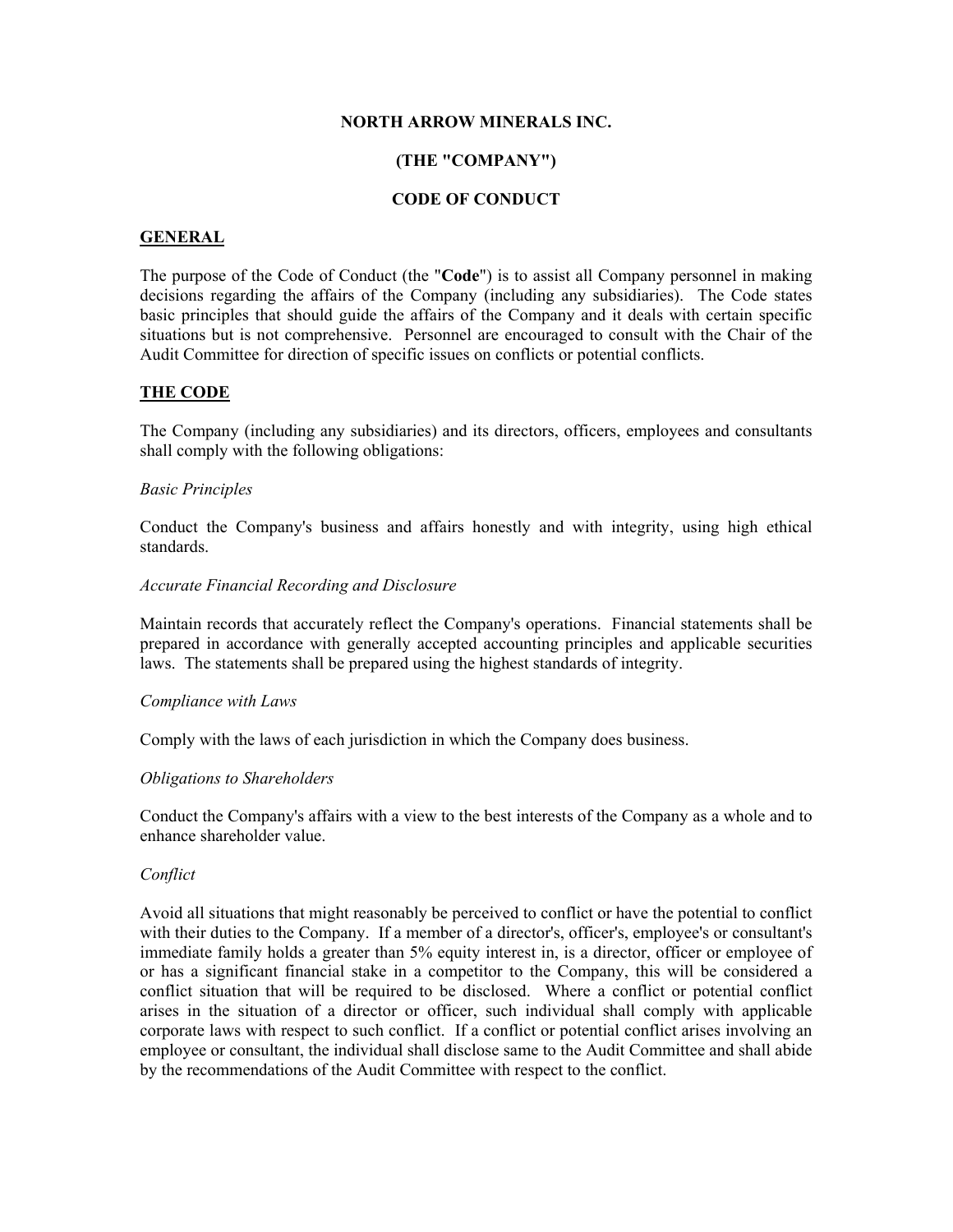### *Respect and Tolerance*

Shall not tolerate discrimination, intimidation or harassment on the basis of race, colour, age, gender, sexual orientation, marital status, physical or mental disability, national or ethnic origin or religious beliefs. Employees are entitled to work in an environment which is respectful of their dignity, rights, needs and individual differences.

### *Environmental Standards*

Conduct the Company's exploration, development and mining operations using environmental best practices with a goal to protecting human health, minimizing impact on the ecosystem and returning exploration and mining sites to a high environmental standard.

### *Safety*

Shall provide safe and healthy working conditions and comply with all occupational health and safety laws and regulations.

### *Contribution to Local Communities*

Conduct the Company's operations with a view to respecting and enhancing the economic and social situations of the communities in which the Company operates.

### *Dealing with Public Officials*

Not directly or indirectly make payments to public officials with a view to assisting the Company to conduct its business unless there is no reasonable alternative to such payment, the payment is not being made to induce the official to misuse his or her position, the payment is not illegal under the jurisdiction's laws and the payment is properly recorded and identified in accounting records.

#### *Benefits Given*

Not provide gifts or other personal benefit to others that would be considered extravagant or would reflect unfavourably on the Company.

#### *Benefits Received*

Not seek or receive gifts or other personal benefit from those doing or seeking to do business with the Company which might reasonably be perceived to have the ability to affect the recipient's judgement or conduct involving the Company.